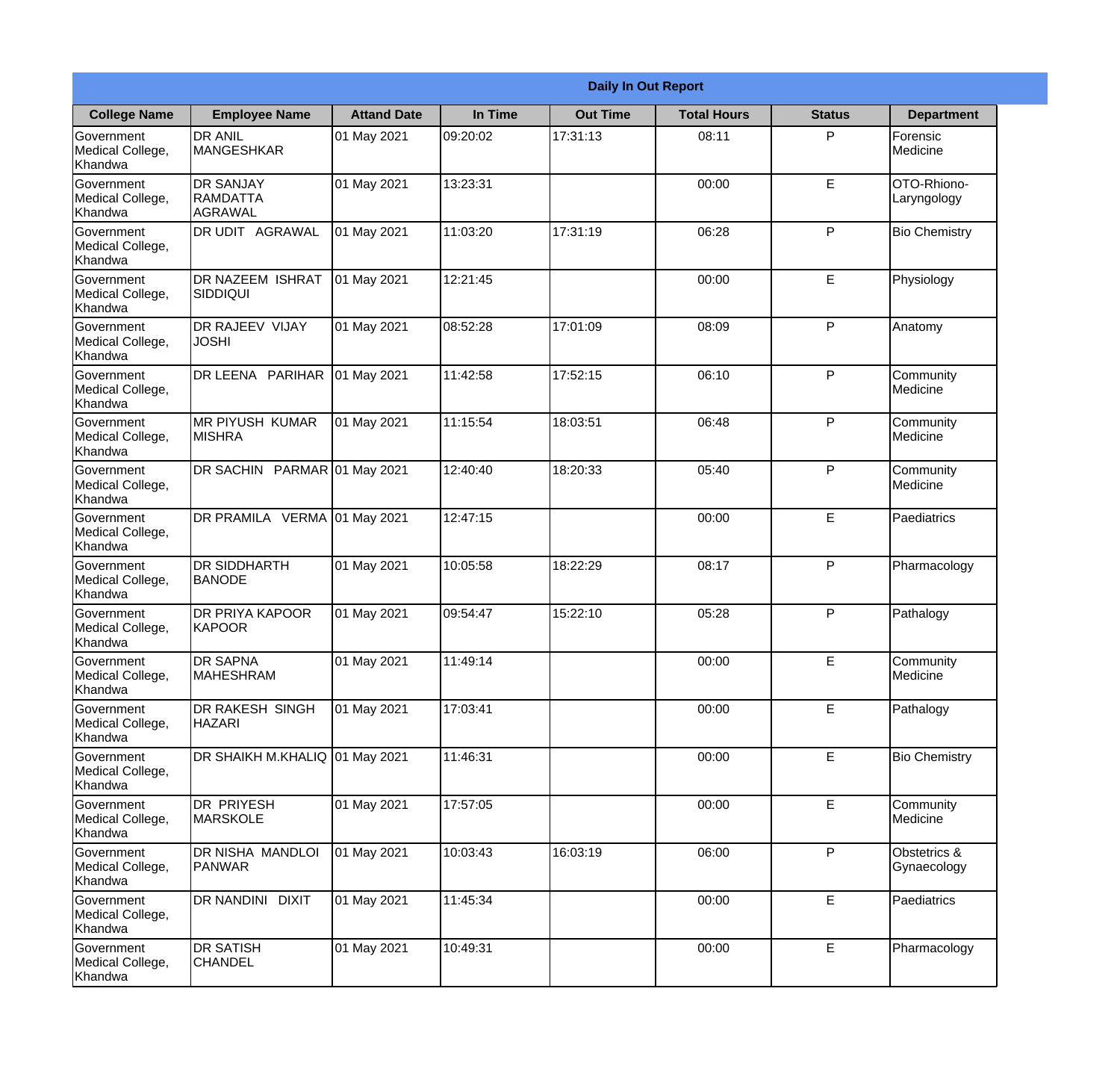| <b>Designation</b>                  | <b>Category</b>     |
|-------------------------------------|---------------------|
| Assistant Professor   Para Clinical |                     |
| Professor                           | Clinical            |
| Associate Professor Non Clinical    |                     |
| Professor                           | <b>Non Clinical</b> |
| Assistant Professor   Non Clinical  |                     |
| Assistant Professor   Para Clinical |                     |
| Statistician                        | Para Clinical       |
| Assistant Professor   Para Clinical |                     |
| Professor                           | Clinical            |
| Associate Professor   Para Clinical |                     |
| Demonstrator/Tutor   Para Clinical  |                     |
| Associate Professor   Para Clinical |                     |
| Professor                           | Para Clinical       |
| Professor                           | <b>Non Clinical</b> |
| Associate Professor Para Clinical   |                     |
| Associate Professor Clinical        |                     |
| <b>Assistant Professor</b>          | Clinical            |
| Assistant Professor   Para Clinical |                     |

## **Daily In Out Report**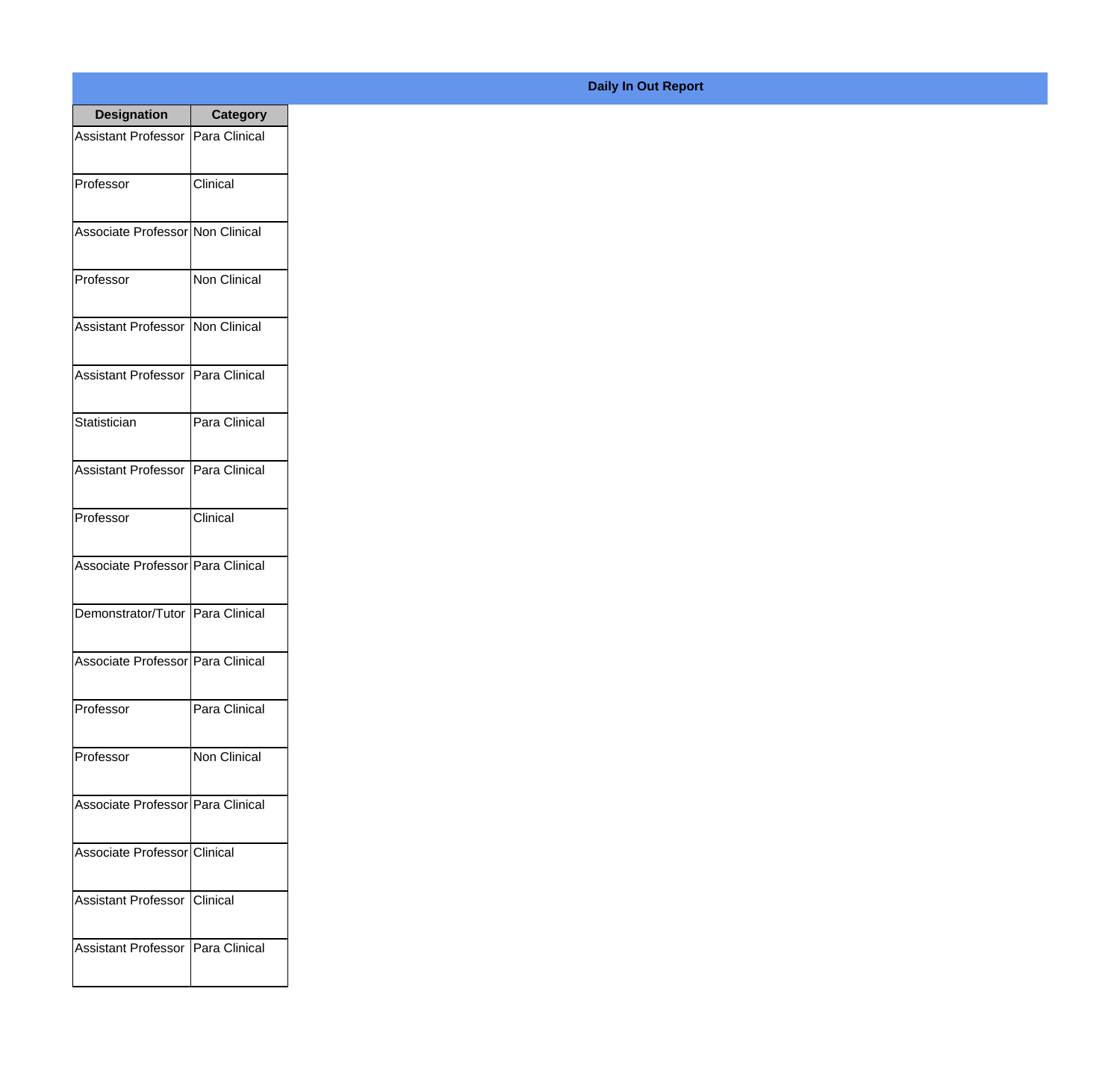|                                                         |                                               |             |           |          | <b>Daily In Out Report</b> |  |                              |
|---------------------------------------------------------|-----------------------------------------------|-------------|-----------|----------|----------------------------|--|------------------------------|
| <b>Government</b><br>Medical College,<br><b>Khandwa</b> | DR PURTI AGARWAL 01 May 2021<br><b>ISAINI</b> |             | 11:16:36  |          | 00:00                      |  | Pathalogy                    |
| <b>Government</b><br>Medical College,<br>Khandwa        | WAGHMARE<br><b>IRENU</b>                      | 01 May 2021 | 111:12:27 | 17:50:29 | 06:38                      |  | <b>Community</b><br>Medicine |